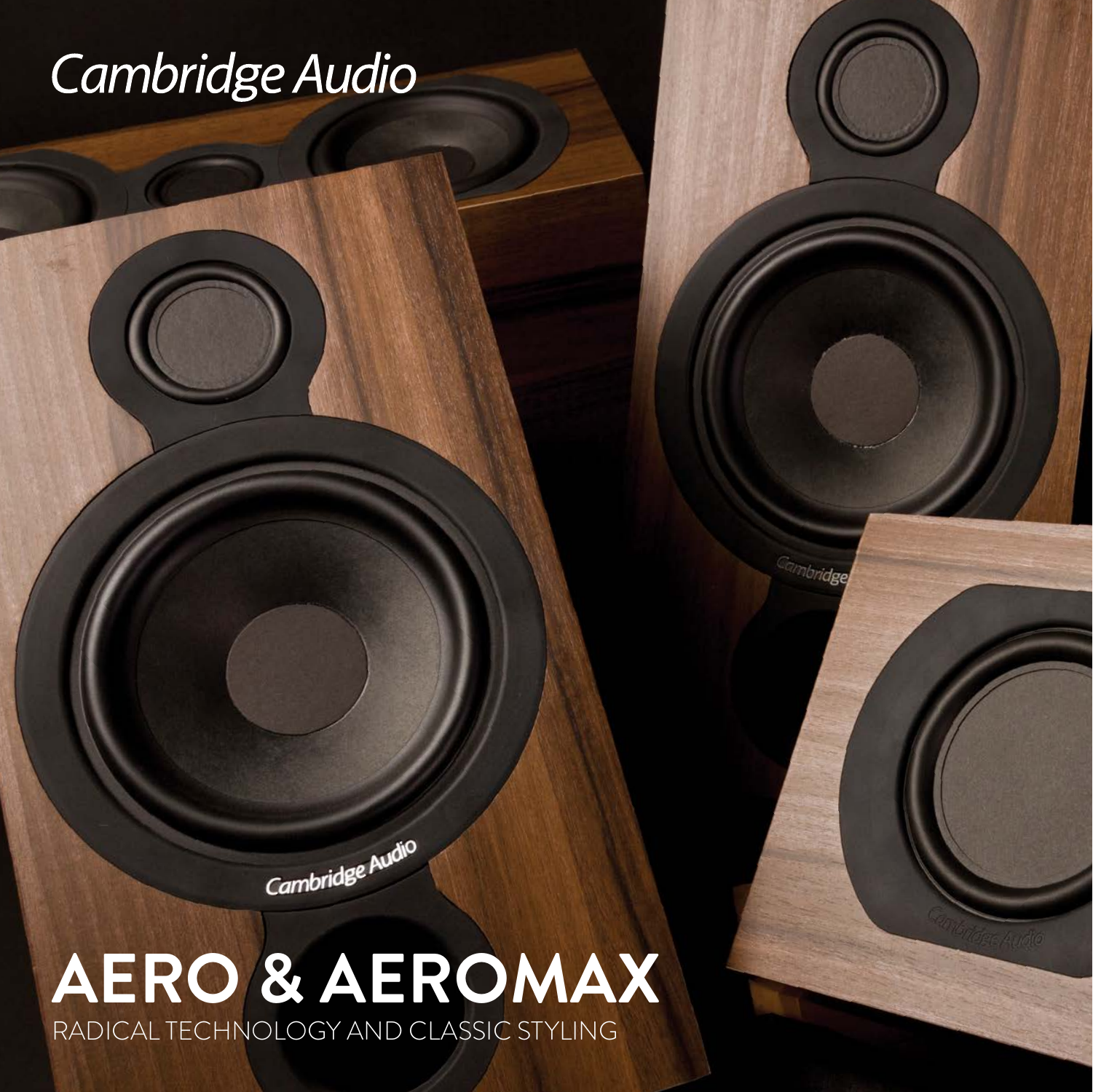



## **AERO SPEAKERS**

### Classic looks and stunning audio quality

Traditional hi-fi speakers can be awkward to position and often have difficulty producing an accurate, punchy bass response, because they have been designed for volume and not sound quality.

At first glance, the Aero speaker range may look fairly traditional. But look again… The entire Aero range uses innovative full-range BMR (Balance Mode Radiator) drivers instead of traditional tweeters.

The result is a sound that's dramatically more immersive and natural. But don't just take our word for it – listen to a pair, we think you'll be amazed!

The Aero range consists of five fantastic new models;

- **Aero 6** floorstanding speaker **Aero 2** stand-mount speaker
- **Aero 5** centre speaker
- **Aero 3** surround speaker
- **Aero 9** subwoofer

With a more coherent and immersive sound, and a classic minimalist design, the Aero range is innovative, stylish and ideal for those who take audio quality very seriously. And the range is perfect for both stereo and surround sound setups.



#### It's no ordinary tweeter

By replacing the traditional tweeter with a BMR (Balanced Mode Radiator) driver, the Aero range offers a wider sound and a lower crossover point between tweeter and woofer. The result is a more natural, immersive and coherent sound.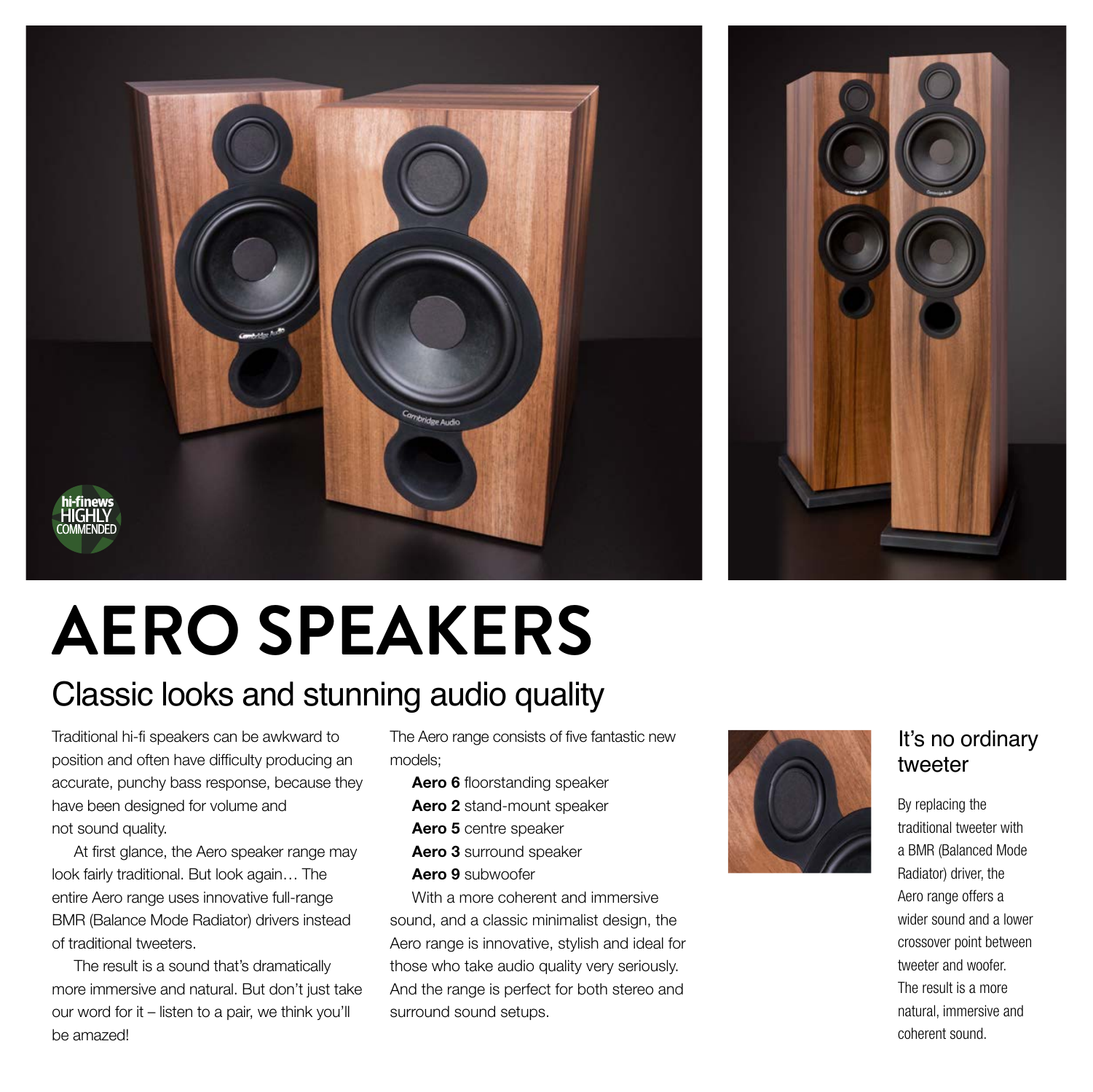

#### Elegant surround sound solutions Movies and

The construction of the Aero speakers lends itself perfectly to a home theatre setup, creating a powerful and precise sound stage for your music and movie needs. With the Aero 2 stand mounts, Aero 6 floor standers, dedicated Aero 3 surround speakers and the Aero 5 centre speaker, all utilising BMR technology, there are numerous configurations that can be chosen to suit any home setup.

For a 5.1 system, Aero 2 stand-mounts can be used at the front and the rear, or for a mighty 7.1 system, Aero 6 floor standers can be used at the front, Aero 2's used at the rear, and dedicated Aero 3 surrounds can be placed at the sides for a fully engaging sound experience. Any combination chosen can be matched perfectly to the thunderous power of the Aero 9 subwoofer.

### music will go with a bang



The Aero 9 delivers 500 watts of seriously sumptuous and accurate bass – that runs in perfect cinematic concert with the Aero speakers.

"One of the finest affordable floorstanders you'll hear, make sure you audition it now."



**HATHIELCOL AWARDS 2013** SPEAKER PACKAGES BEST TRADITIONAL PACKAGE £1500-£2 **CAMBRIDGE AUDIO AERO 5.1** 

"Cambridge Audio has delivered an excellent 5.1 package that is as exciting, informative and seamless as we've heard for the money"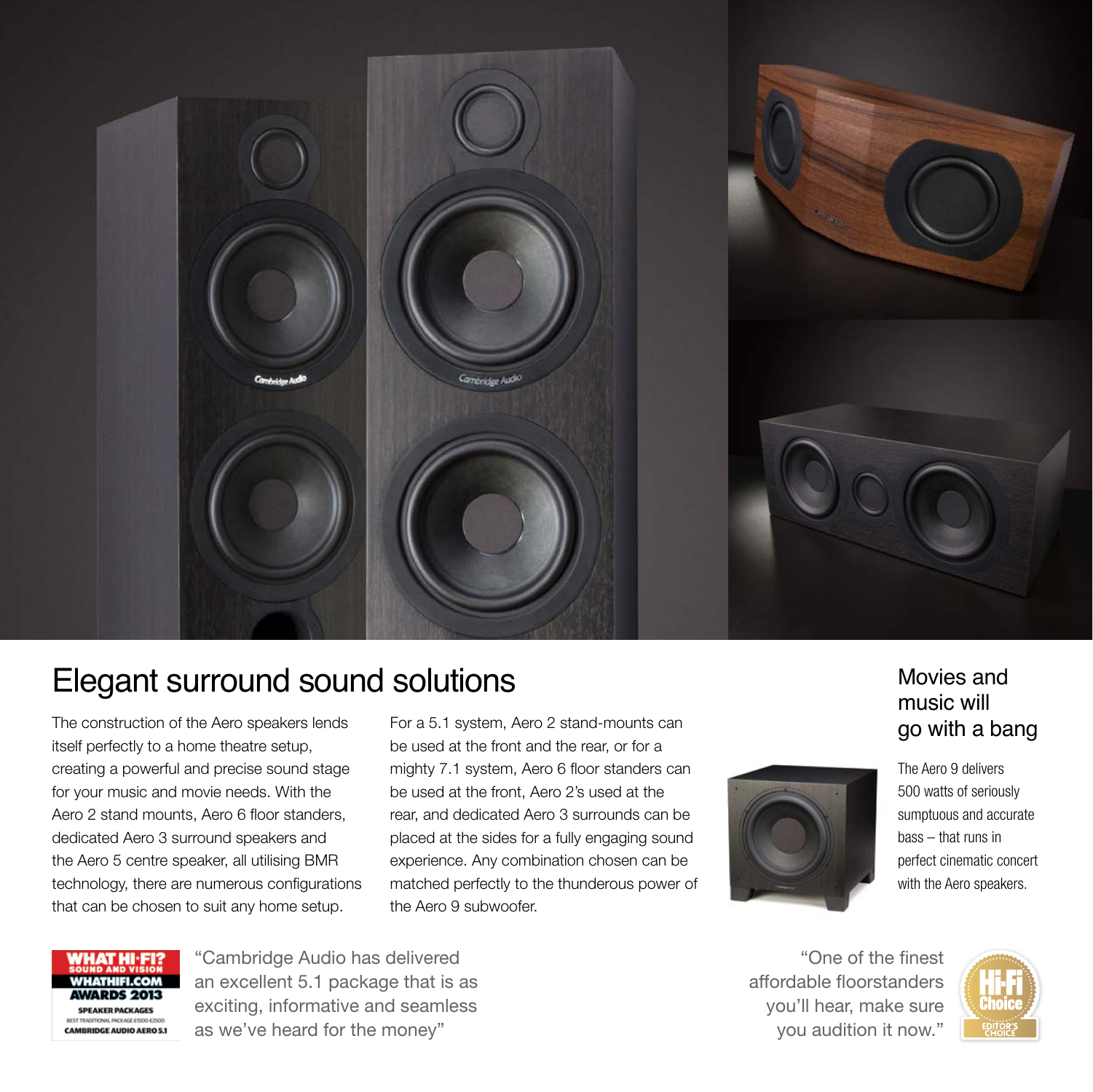# **INTRODUCING AEROMAX**

High performance BMR speakers<br>
AMP<br>
AMP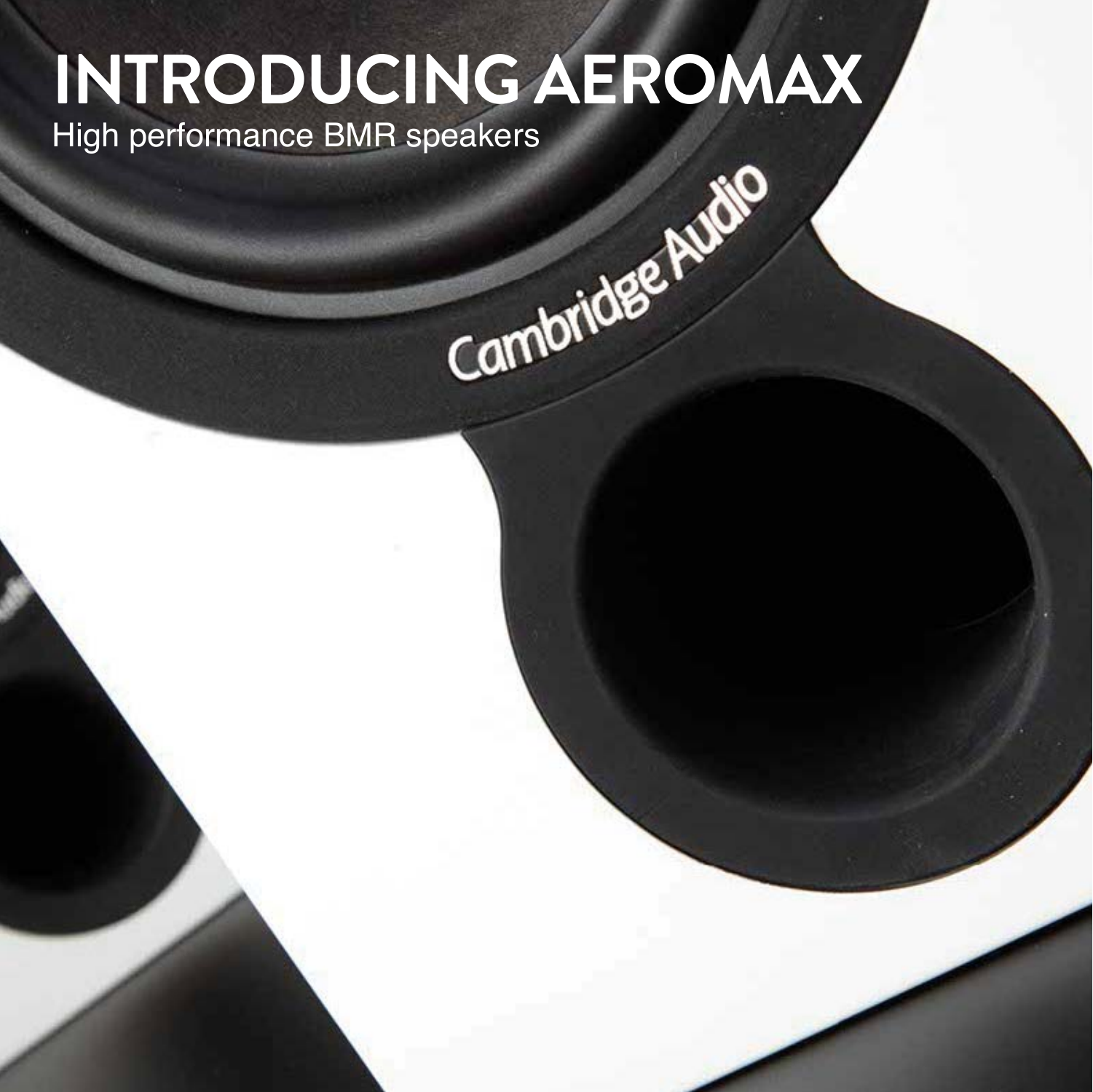**AEROMAX 6 A COMPLETELY** FLOOR STANDING SPEAKER **NEW TYPE OF SPEAKER DESIGN**



#### **AEROMAX 2** STAND-MOUNT SPEAKER

The Aeromax 2 speakers take the awardwinning Aero 2 speakers to the next level of performance.

If you look beyond the new glossy exterior, and you'll find there's more than meets the eye with the new Aeromax speakers:

- New BMR driver
- Improved crossover
- Superior cabinet bracing
- New speaker terminals
- High grade internal cabling

The Aeromax 2 offers stunning attention to detail, serious room-filling sound and radical innovation ideal for modern listening.

These are absolutely stunning floor standing speakers, ideal at delivering stereo music in pin-sharp detail, and powerful front left/ right channels for an immersive home cinema surround sound experience.

Our expert engineers have outdone themselves with the new Aeromax 6 floor standing speaker. Not only do they come in black or white gloss but there are 5 new fantastic features:

- New BMR driver
- Improved crossover
- Superior cabinet bracing
- New speaker terminals
- High grade internal cabling

These room-filling speakers offer stunning attention to detail and radical innovation ideal for modern listening – the Aeromax 6 are the new rulers of the living room.